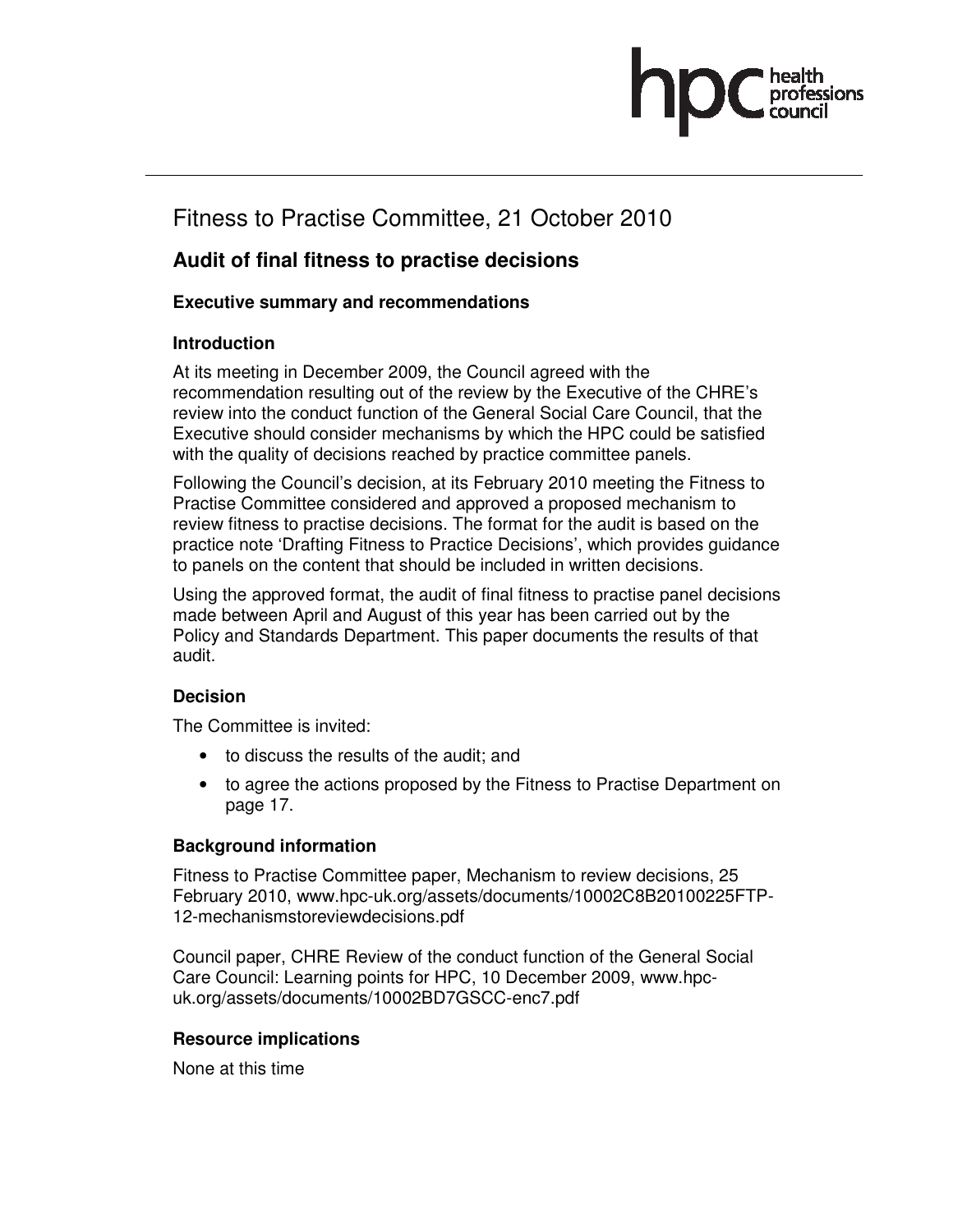## **Financial implications**

None at this time

### **Appendices**

Audit form for final/review hearing decisions

### **Date of paper**

8 October 2010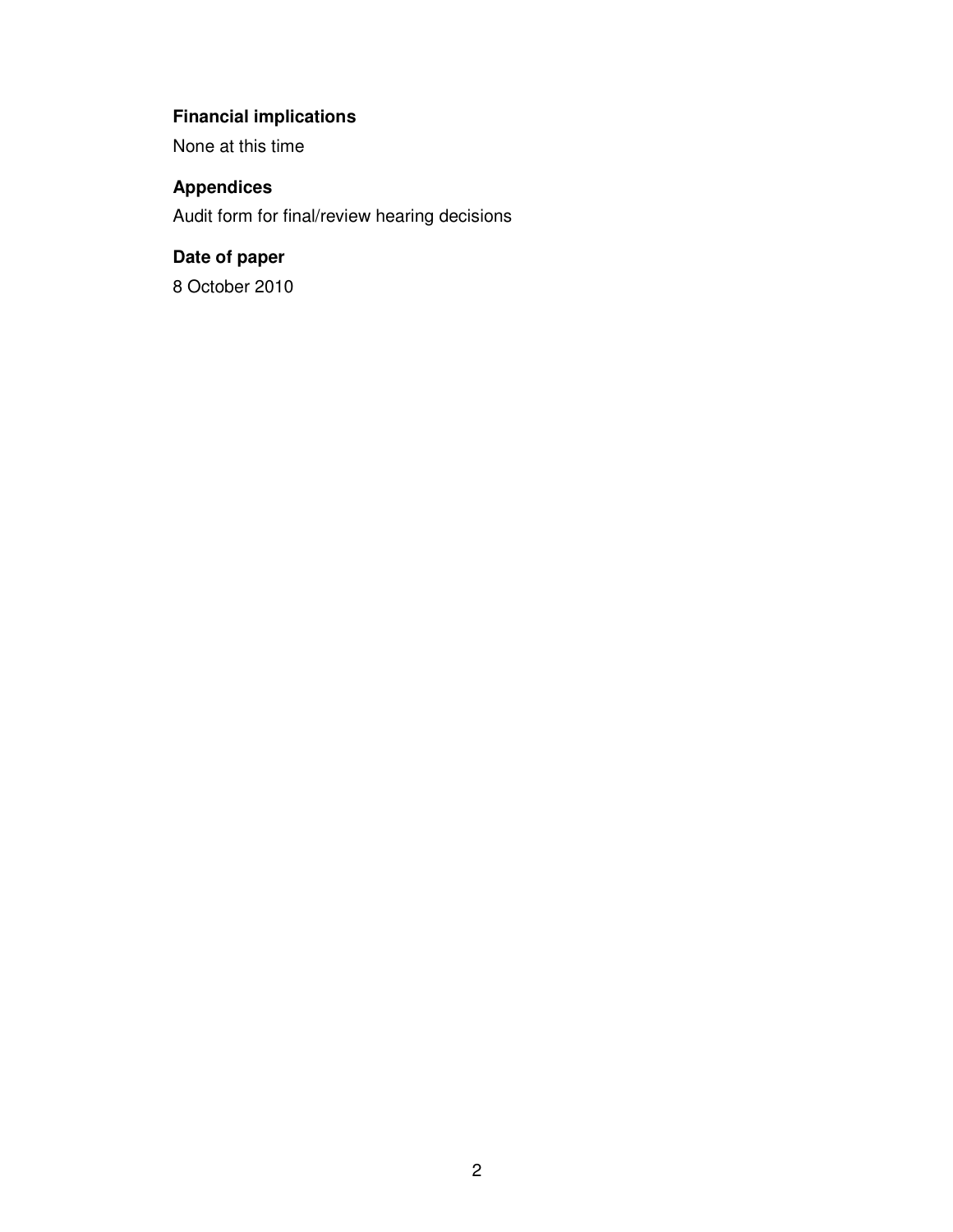# **1. Introduction**

### **1.1 About the audit**

At its meeting in December 2009, the Council agreed with the recommendation resulting out of the review by the Executive of the CHRE's review into the conduct function of the General Social Care Council, that the Executive should consider mechanisms by which the HPC could be satisfied with the quality of decisions reached by practice committee panels. Following that decision, the Fitness to Practise Committee considered and approved a mechanism to carry out the review of fitness to practise decisions. The format for the audit is based on the practice note 'Drafting Fitness to Practice Decisions', which provides guidance to panels on the content that should be included in written decisions.

The audit of final fitness to practise panel decisions made between April and August of this year has been carried out by the Policy and Standards Department. This paper documents the results of that audit. The audit assesses Fitness to Practise panel adherence to the applicable law and to HPC policy in particular areas. The focus of the audit was on monitoring whether panels have followed correct process and procedure including whether sufficient reasons have been given for their decisions. The audit does not go as far as to 'second guess' the judgements reached by the panel – i.e. by concluding that the sanction applied was disproportionate or insufficient. The audit also does not question whether particular decisions are right or wrong, as this would jeopardise the independence of panels which operate at arm's length from the Council and the Executive. The audit also flags any areas where further policy development or consideration is required.

The learning points from the audit will be fed back into operational policy development and into training and appraisal processes.

### **1.2 About this document**

This document summarises the audit results. The document starts by explaining the audit process, how the data from each decision has been handled and analysed, and provides the statistics for each question of the audit. Section **3** provides a summary of emerging themes identified the responses. Section **4** discusses the emerging policy issues identified during the audit. Section **5** contains the Fitness to Practise Department's response to the learning points from the audit and makes some recommendations for future action.

### **2. Analysing the decisions**

### **2.1 Method of recording and analysis**

The audit period covered decisions made between 1 April and 31 August 2010. The analysis includes only final hearing cases and Article 30 review cases—reviews of conditions of practice orders and suspensions. Interim order cases and cases which were adjourned and did not reach a final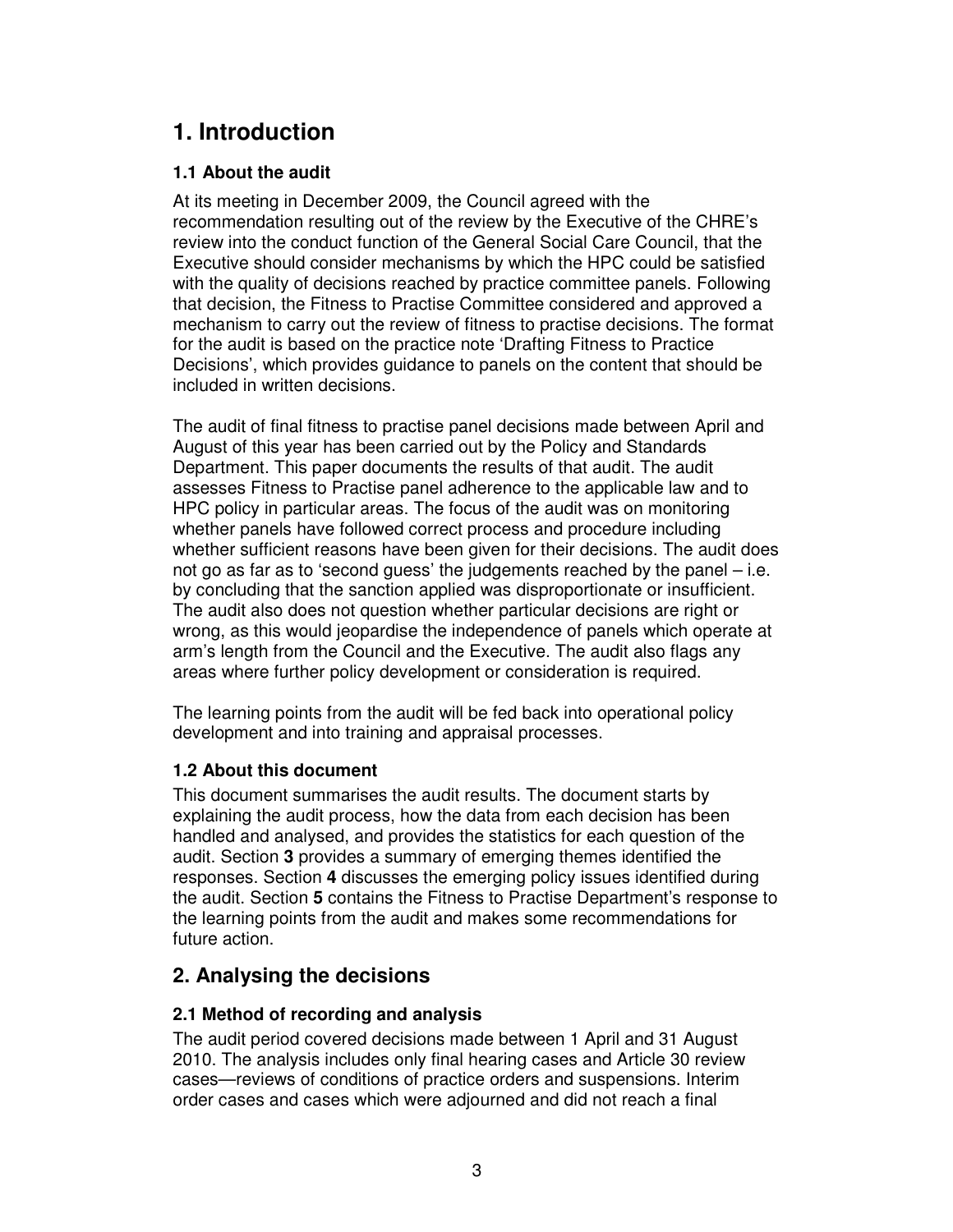decision during the audit period were not included, as the audit has been designed to only audit final hearings rather than cases where decisions are still pending.

The Policy and Standards Department has been responsible for carrying out the audit. The audit process and analysis were carried out by the department's policy officer. The auditor's understanding of the HPC fitness to practise procedures is based on the relevant practice notes and policy summaries.

As each decision was emailed to the Policy and Standards Department from the Fitness to Practise panels, the relevant details were captured by the auditor in Access using the approved audit questions. At the end of the audit period, the statistics for each question were collated and analysed to identify emerging trends and potential areas for further policy development. For the Committee's information, the full set of audit questions are appended to this paper.

#### **2.2 Quantitative analysis and results**

A total of **155** decisions were analysed as part of the audit, of which **118** were final hearing cases, and **37** were Article 30 reviews. The majority of cases (**143**) were considered by conduct and competence panels, with smaller numbers considered by health panels (**9**) and the investigating committee in cases where it was alleged the registrant's entry onto the Register was fraudulently procured or incorrectly made (**3**).

This section provides indicative statistics for the answers to the audit questions. Where necessary, contextual explanation has been provided following the results of some questions to clarify the way the audit question was interpreted by the auditor and the reason for particular results. The aggregated statistics below do not include individual case details.

#### **2.2.1 Procedural issues**

#### **If the Registrant was not there and unrepresented, did the panel consider the issue of proceeding in absence?**

| ′es∶           | No | Not applicable (registrant present) |
|----------------|----|-------------------------------------|
| 51.<br>$(33\%$ |    | $100(64\%)$                         |

During the audit period, there were 55 hearings where the registrant did not attend or was not represented. Of those 55 hearings, there were only four cases where panels did not consider the issue of proceeding in absence of the registrant. However, all of these cases were voluntary consent order decisions where the registrant has already accepted the facts of the allegations and made an application to be removed from the order. In these situations, the panel does not need to consider the issue of proceeding in absence.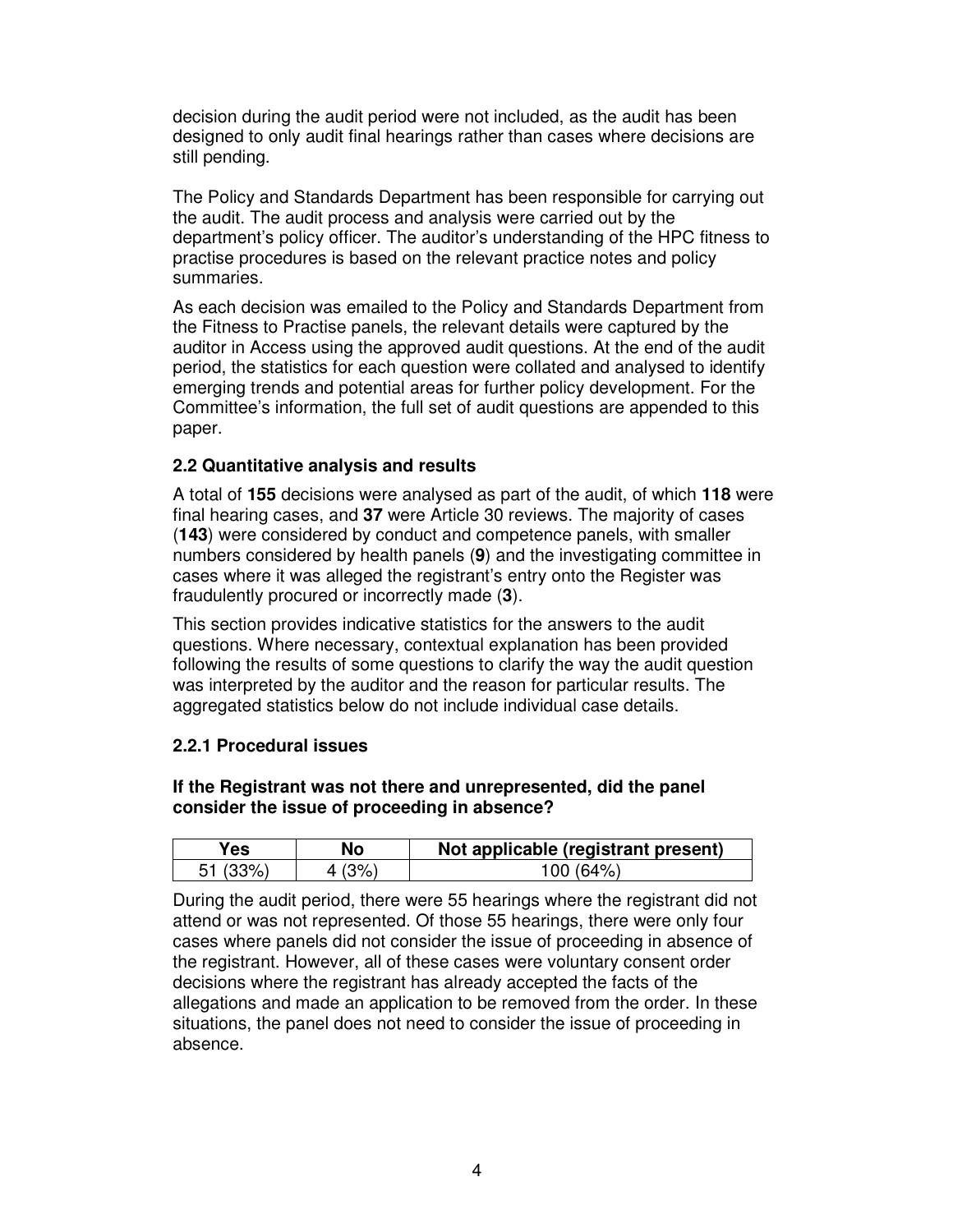#### **Did any other procedural issues arise?**

| °es      |           |
|----------|-----------|
| 48 (30%) | 107 (70%) |

Other procedural issues noted by the auditor included amendments to, or withdrawals of allegations; applications for hearings to be heard in private; applications for allegations to be dismissed because of lack of evidence; issues of potential bias of panel members; joinder of separate allegations; transfer of fitness to practise cases from the Hearing Aid Council or the British Psychological Society; and cases where the registrant requested an adjournment of proceedings or made a submission of no case to answer at the start of the hearing. For further discussion of emerging issues from this question, please refer to section 3.

#### **Was Legal Assessor advice disregarded?**

| es |            |
|----|------------|
|    | 155 (100%) |

During all the cases considered during the audit period panels had due regard to the advice of the relevant legal assessor.

#### **Was the three-stage test applied?**

| Yes     | No       | Not applicable (review hearings/voluntary<br>consent orders) |
|---------|----------|--------------------------------------------------------------|
| 94(61%) | 17 (11%) | 44 (28%)                                                     |

For this question, the auditor interpreted the question to mean cases where the three-stage test was explicitly applied. In interpreting the results of the audit in relation to whether the three-stage test was applied consistently, the Committee should be aware that there are a number of decisions where the three-stage test does not need to be applied. These cases include review hearings, where the findings of facts, misconduct or lack of competence, and then impairment have already been established. In voluntary removal order cases, the facts are already accepted as proven, and the three-stage test is not necessary.

Of the 17 remaining cases, in cases where a registrant was subject to a hearing because of a criminal conviction or caution, the auditor understood those cases to be applying a 'two-stage' test instead of the usual three stage test, as by implication the facts were already proven.

The table below breaks down the number of cases where the three-stage test was not applied by the type of decision hearing. The results show that there were no cases considered during the audit period that did not apply the threestage test when it should have been applied.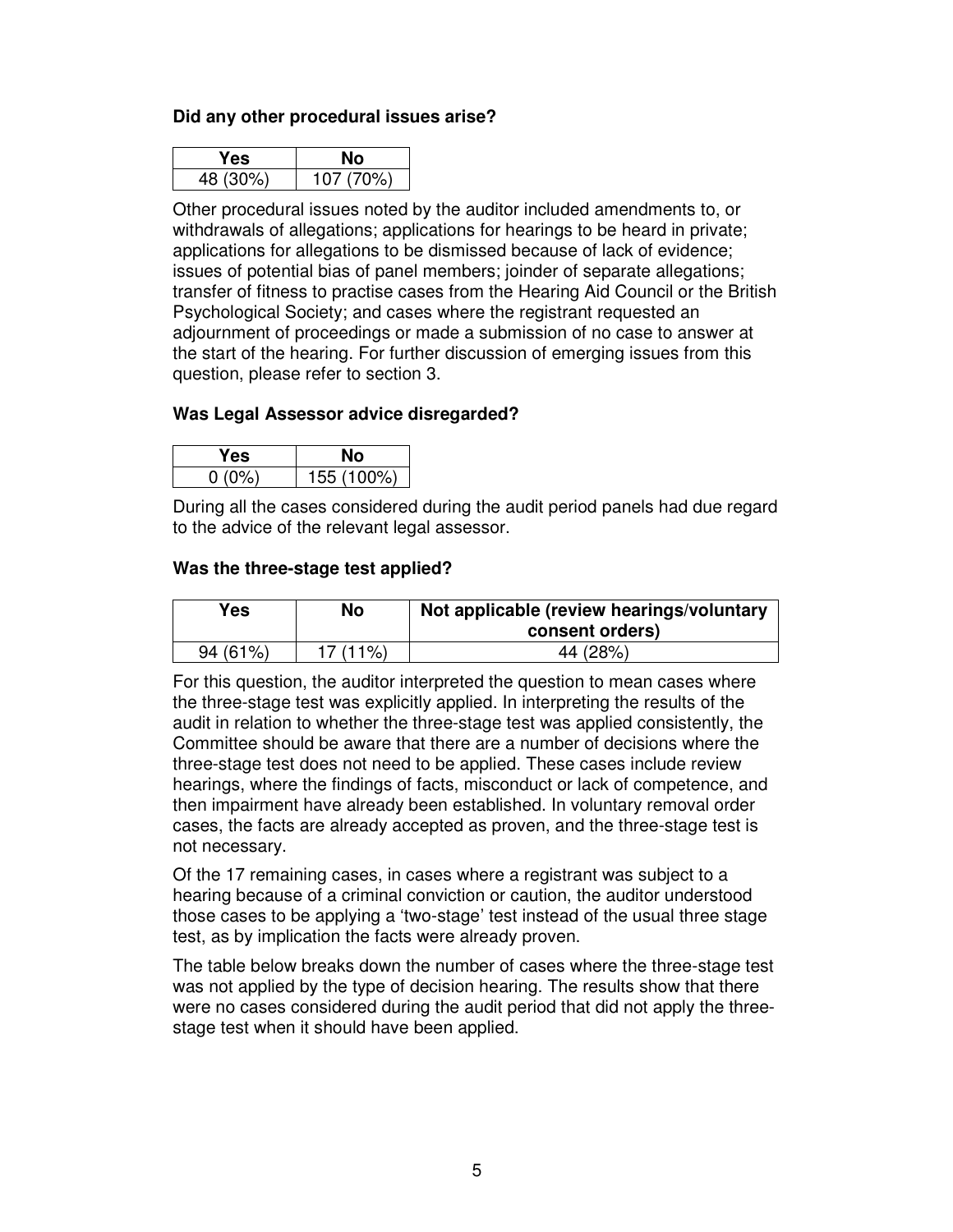| <b>Type of decision hearing</b> | Number of cases (from 58) |
|---------------------------------|---------------------------|
| Review hearings                 | 36                        |
| Consent orders                  |                           |
| Criminal conviction/caution     |                           |
| Other                           |                           |

The 'other' category refers to a case where alternative orders were made outside the range of the usual sanctions, and the three-stage test was not required. These cases were:

- A case of incorrect entry where a registrant was removed from the Register because they had been entered into the Register in error;
- A case where a former registrant was applying for re-entry to the Register as they had been previously struck off at a time when they were unable to engage in the fitness to practise process;
- A health panel hearing where the panel were unable to come to a decision on the registrant's health status and made a referral of the case to a conduct and competence panel – this type of case would not be considered in future audits of this type.
- Two cases where at the beginning of the hearing the HPC was not able to provide evidence in support of allegations, so the cases went not well founded.

#### **Evidence by way of mitigation considered?**

| res.      |          |
|-----------|----------|
| 108 (70%) | 47 (30%) |

Evidence by way of mitigation was not considered in 47 (30% of cases). Cases where mitigating evidence was not considered included the eight consent order cases where the allegations had been accepted by the registrant. In the other cases the registrant in question had not engaged with the fitness to practise process and/or had not provided any mitigating evidence for the panel to consider.

#### **2.2.2 Drafting**

#### **Is the decision written in clear and unambiguous terms (does it avoid jargon, technical, or esoteric language)?**

| res.      |       |
|-----------|-------|
| 151 (97%) | 4(3%) |

The auditor interpreted this question to mean that the language used in the decision was appropriate to the context. In some decisions, there were only a few instances of unclear wording or terms, so the auditor decided not to include those in this category. This issue is discussed in more detail in section 3 of this paper.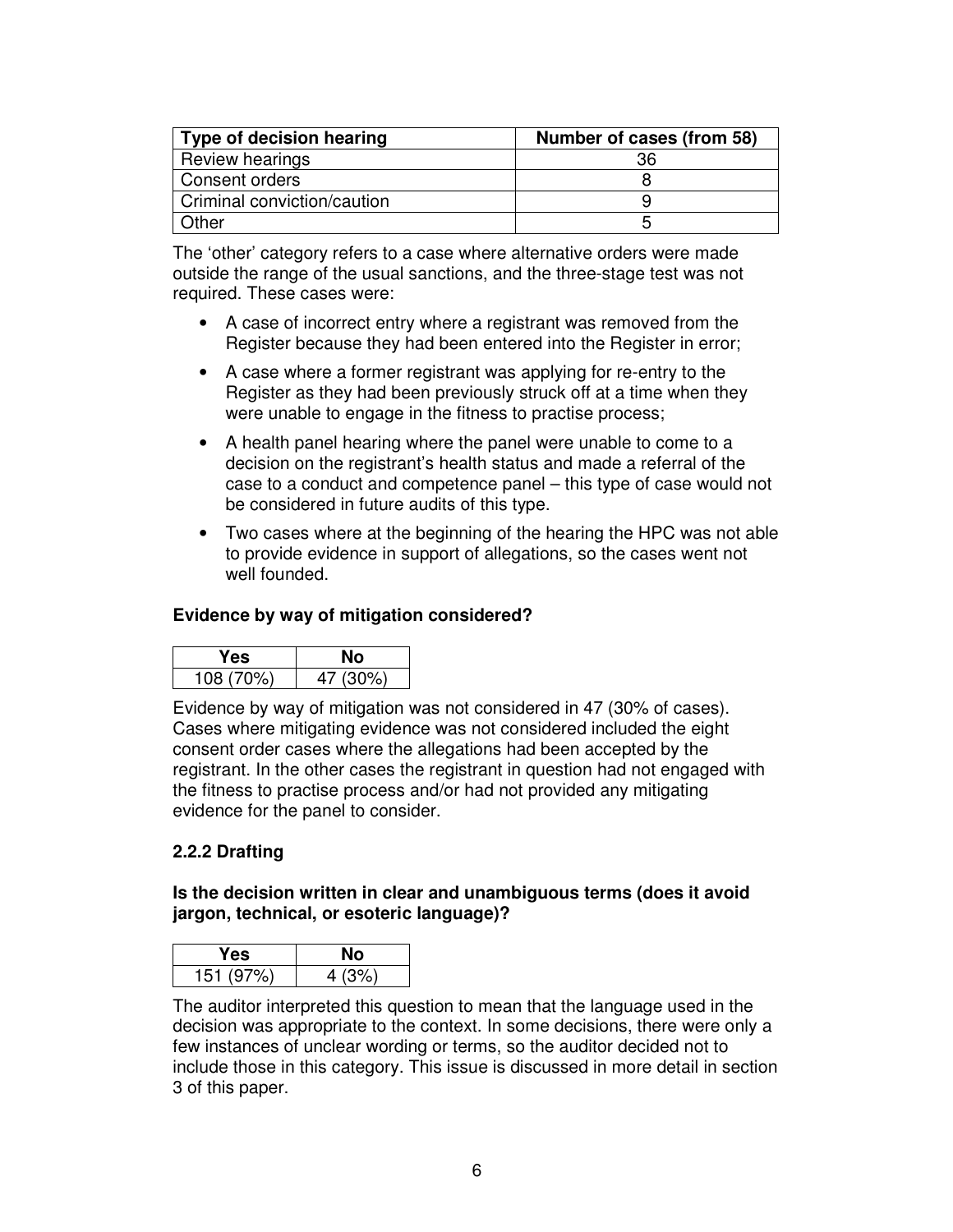#### **Is it written in short sentences?**

| 'es        |  |
|------------|--|
| 155 (100%) |  |

As for the previous audit question, the auditor interpreted the phrase to mean that the sentence length was appropriate for the subject. In all decisions during the audit period, the sentence length used was generally appropriate for the subject being discussed – in some decisions, while the sentences were not necessarily short, the concepts and reasoning required a more complex sentence structure which was generally appropriate in that context.

#### **Is it written for the target audience?**

| 7es.       |         |
|------------|---------|
| 155 (100%) | $0.0\%$ |

The auditor interpreted the phrase 'target audience' to mean members of the public and the profession. Generally, the decisions from the audit period were also pitched appropriately to the target audience. Part of the interpretation of this question is linked to the previous two questions in consideration of the general tone of the decision, the words used, the length of sentences, and whether it would be able to be understood by a person who did not have specialist knowledge.

#### **Was the factual background of the case included in the decision?**

| res.      |        |
|-----------|--------|
| 143 (92%) | 12(8%) |

A small number of decisions (12) did not include the factual background of the case, all of which were either review hearings or voluntary removal order hearings where facts had been previously established.

#### **If a review hearing, does the decision make reference to previous facts?**

| Yes     | N٥ | Not a review hearing |
|---------|----|----------------------|
| $1\%$ . |    |                      |

#### **Is it a stand alone decision?**

| es        |                              |
|-----------|------------------------------|
| 136 (88%) | 19 <sub>1</sub><br>ר גער ד', |

Most of the decisions made in during the audit period could be considered as 'stand alone' decisions. This means the decision 'stands alone' as a document of a hearing and decision-making process, and does not need additional explanatory material to be understood. Of the decisions that did not stand alone, this included the eight consent order decisions where a statement of agreed facts has been agreed in advance of the hearing and is made available if the panel agree to the removal. Other decisions that did not stand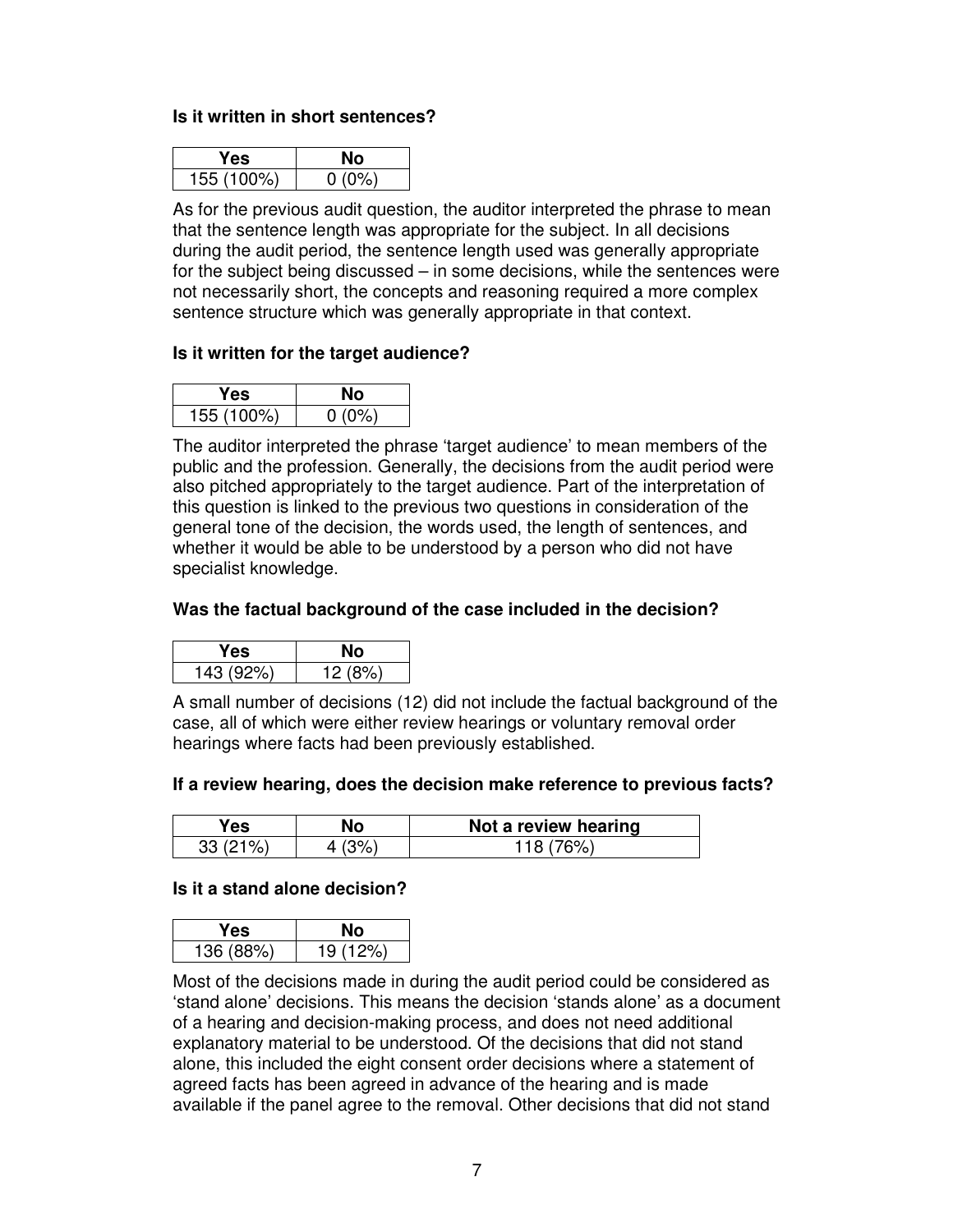alone were review cases where the full finding of facts in relation to the original issue was not included in the decision, and three cases where the auditor felt that the panel could have included more detail of reasoning or evidence given in order to reflect the decision made more accurately.

#### **Are there adequate reasons for the decision?**

| res       | NΟ    |
|-----------|-------|
| 148 (94%) | 7(6%) |

In interpreting this question, the auditor did not go behind the decision, but instead assessed whether the reasoning process shown in the decision was adequate given the ultimate conclusion the panel reached. Please refer to section 3 of this report for more discussion of this issue.

#### **Conclusions on submissions (adjourned, facts, admissibility)?**

| es.        |      |
|------------|------|
| 155 (100%) | 0(0% |

All decisions made during the audit period made adequate conclusions on the information presented during the hearing.

#### **Does it clearly set out the finding of facts (including disputed and undisputed facts and if disputed, why the decision was made)?**

| es.       |           |
|-----------|-----------|
| 139 (89%) | $16(11\%$ |

Not all cases need to set out a finding of facts – for instance, the convention for consent orders is that the facts have been admitted in total by the registrant in question, and are not included in the voluntary removal order decision. Of the 16 decisions that did not set out the full finding of facts, six were voluntary removal order hearings, and nine were review hearings where the facts of misconduct or competence had already been established.

#### **What standards were referred to?**

**73** (47%) of decisions made reference to some form of standards, with the remaining **82** decisions (53%) not referring directly to the standards. The following table sets out which standards were referred to in those decisions which referenced them – some decisions (**14**) referred to more than one set of standards, so the total number of references is greater than the number of decisions.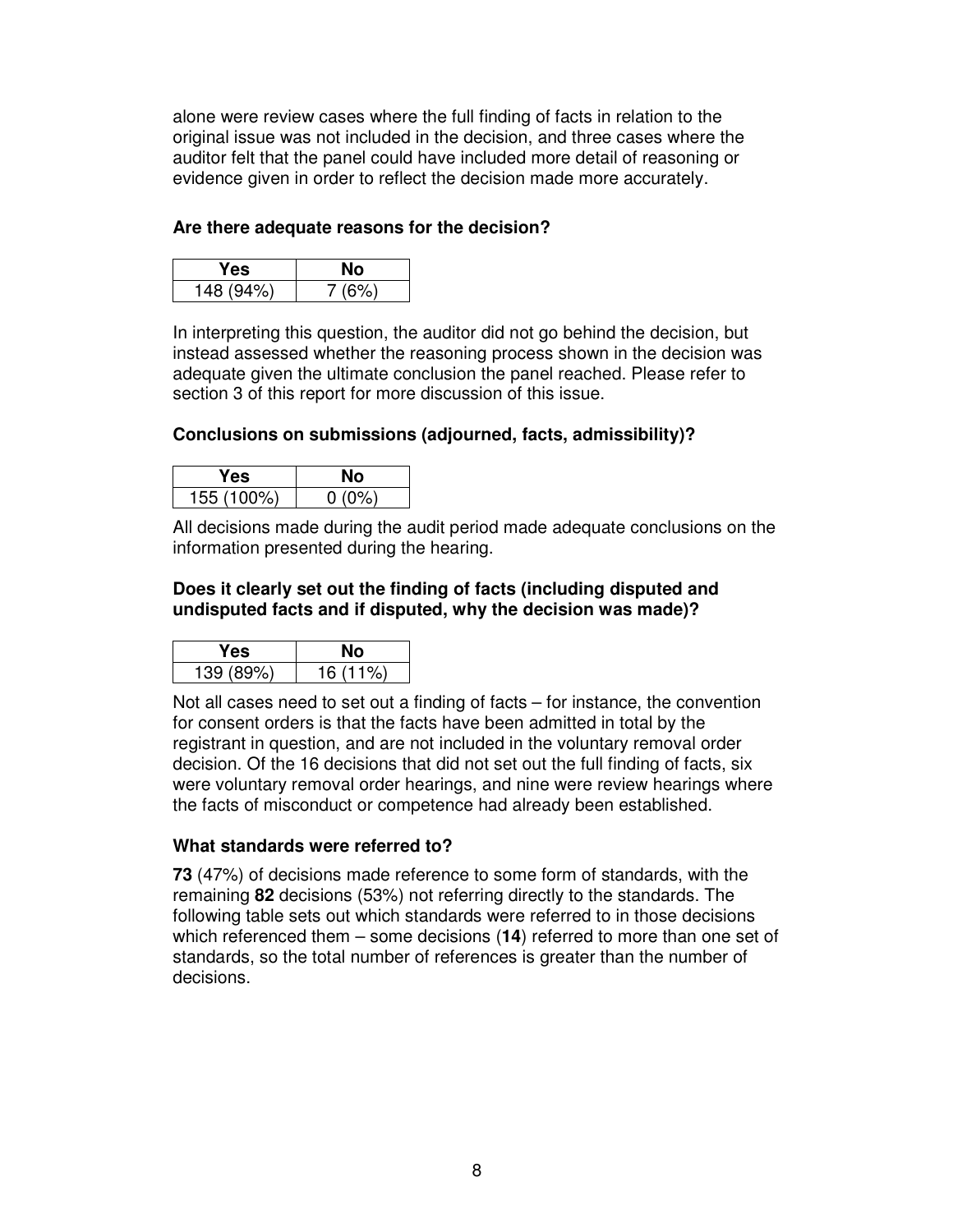| <b>Standards referred to</b> | <b>Number of references</b> |
|------------------------------|-----------------------------|
| Standards of conduct,        | 61                          |
| performance, and ethics      |                             |
| Standards of proficiency     | 24                          |
| Standards of another         |                             |
| regulatory body              |                             |

It should be noted that on a few occasions one of the principles from the HPC's standards was mentioned in a decision, although without referring to the exact standard in question. In these cases, the auditor decided not to count this as a reference of a particular standard.

#### **2.2.3 Order**

#### **What was the panel's decision?**

| <b>Sanction</b>   | Number of orders made |
|-------------------|-----------------------|
| Striking off      | 27 (17%)              |
| Suspension        | 24 (16%)              |
| Conditions        | 14 (8%)               |
| Caution           | 36 (23%)              |
| Mediation         | $0(0\%)$              |
| Not well founded  | 33 (21%)              |
| No further action | 12 (8%)               |
| Consent order     | 8(5%)                 |
| Other             | (2%<br>З              |

There were **156** sanction orders made, from **155** decisions. This is because in one case the conduct of two separate registrants was considered as the same case, with each registrant given a separate sanction.

The 'other' category refers to cases where alternative orders were made outside the range of the usual sanctions. These orders were the removal from the Register in the case of a registrant who had been entered into the Register in error and a case where a registrant was restored to the Register with conditions of practice subsequent to a prior striking-off order. One other case that was considered during the audit was the referral of a health panel case to a conduct and competence panel for consideration – this type of case will not be included within the remit of future audits.

#### **How long was the sanction imposed for?**

The length of sanction question only applies to three types of sanction – suspension, conditions, and caution orders. This section sets out the lengths of sanctions orders set during the audit period, relevant to each type of sanction order made.

Because the length of sanction that can be imposed varies between the different types of sanctions, the relevant provisions from the indicative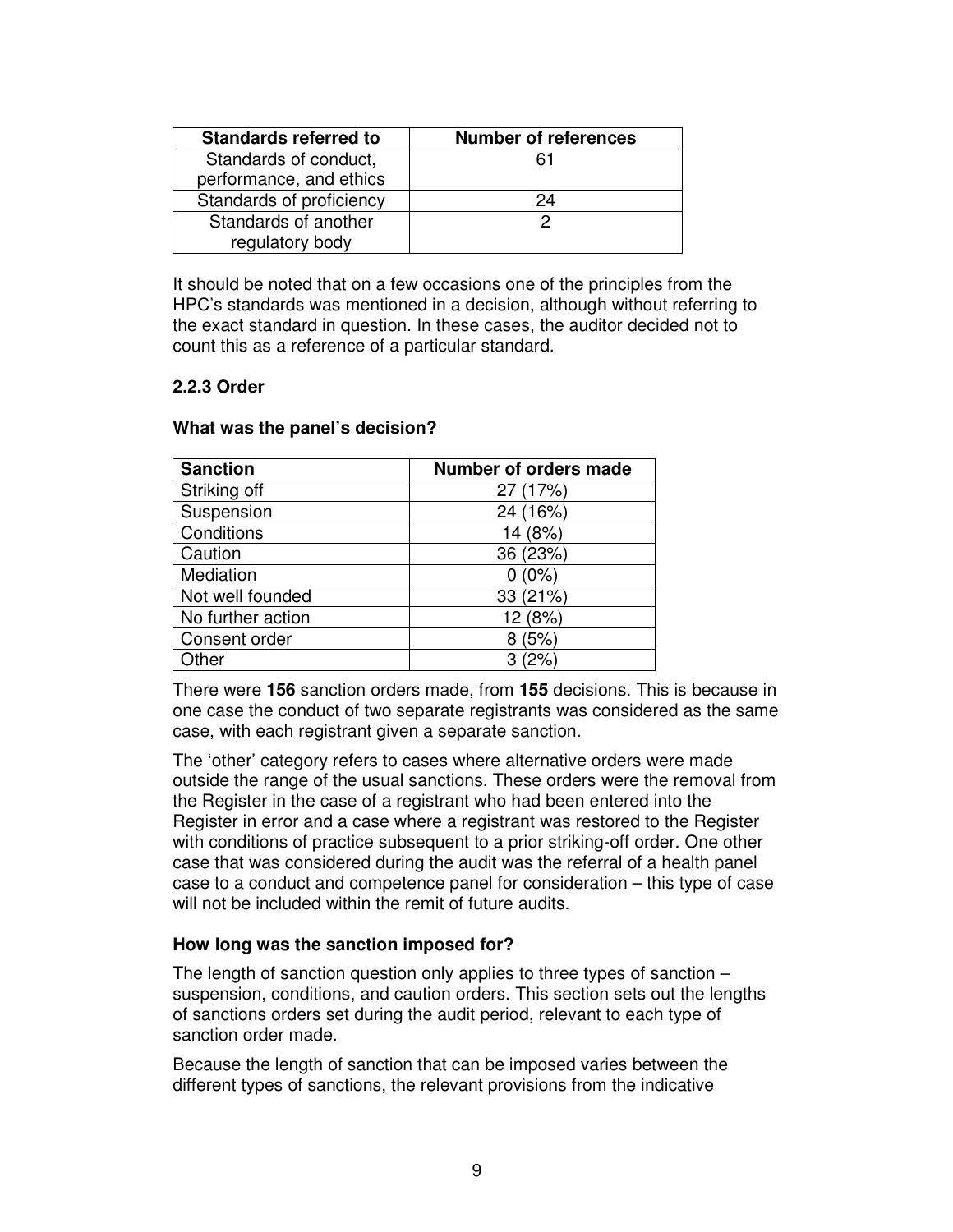sanctions order regarding length of sanction are included below for the Committee's information, along with the results for that sanction.

#### **Suspension**

The indicative sanctions policy states that "a suspension order must be for a specified period not exceeding one year. […] Suspension for short periods of time (i.e less than a year) is a punitive step which panels generally should not use…however, short term suspension may be appropriate where a lesser sanction would be unlikely to provide adequate public protection, undermine public confidence, or be unlikely to have a suitable deterrent effect upon the registrant in question and the profession at large."

| Length of suspension | Number of orders (total 24) |
|----------------------|-----------------------------|
| 3 months             |                             |
| 6 months             |                             |
| 12 months/1 year     |                             |

The small number of cases where the panel imposed a shorter period of suspension seems to be generally consistent with the guidance in the indicative sanctions policy. The shorter periods of suspension were applied by panels in cases where there was a specific reason for doing so. These cases were:

- A case where a three month suspension was imposed so the registrant could investigate the option of voluntary removal from the Register;
- In two cases, panels made three month and six month suspension orders to encourage the respective registrants to engage with the regulatory process before they were struck off the Register;
- One case where the panel agreed to request for a short period of suspension to allow for the preparation of a report by a consultant psychiatrist in order to advance a case that the registrant should no longer be suspended.

#### **Conditions**

The indicative sanctions policy states that "a conditions of practice order must" be a specified period not exceeding three years. [...] In some cases it may be appropriate to impose a single condition for a relatively short period of time to address a specific concern."

| Length of conditions order | Number of orders (total 14) |
|----------------------------|-----------------------------|
| 4 months                   |                             |
| 6 months                   |                             |
| 12 months/1 year           |                             |
| 18 months                  |                             |
| 2 years                    |                             |
| years                      |                             |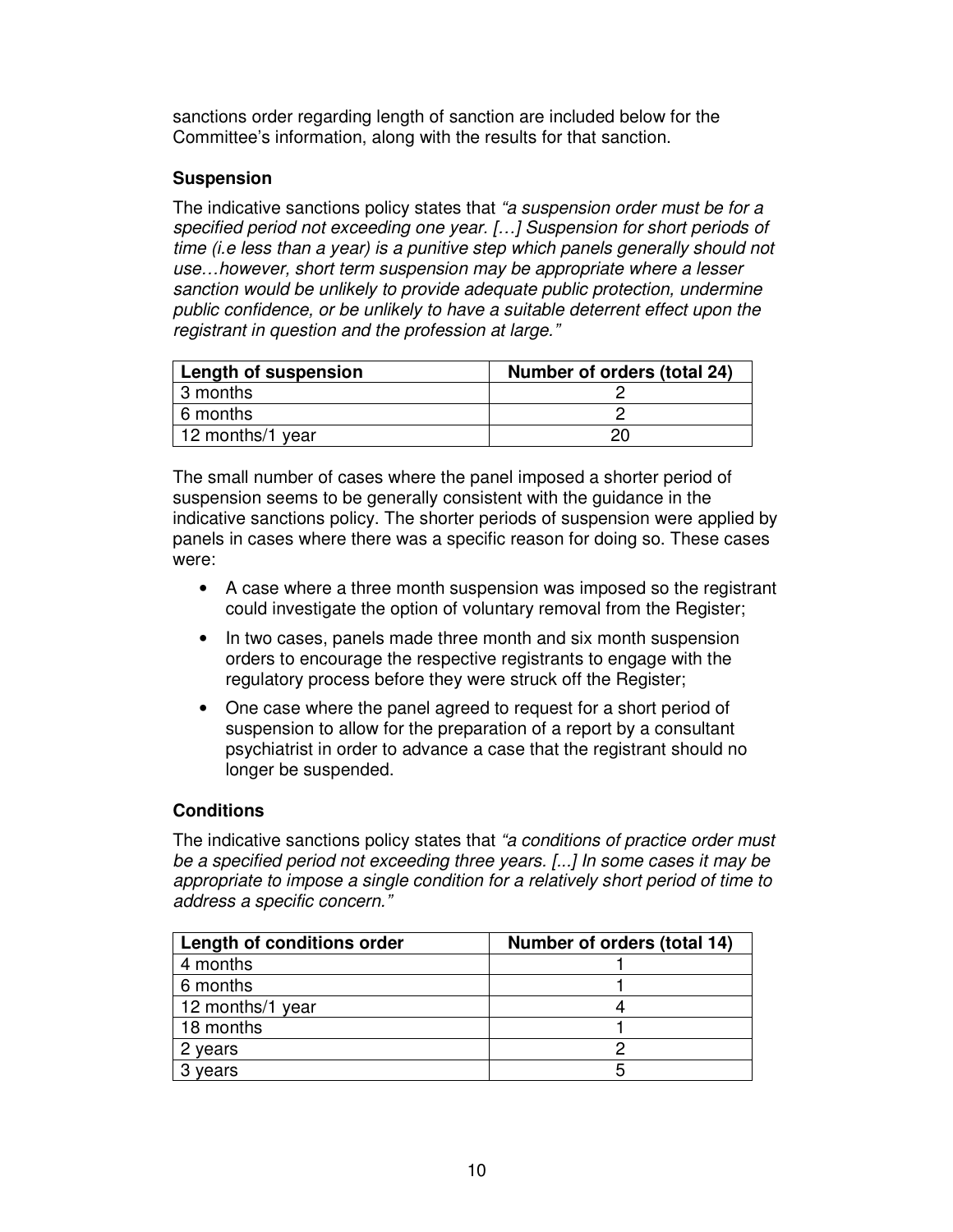Generally the conditions orders imposed seemed to be consistent with the guidance in the indicative sanctions policy. However, given that there were only a small number of conditions orders imposed during the period of the audit, a longer period of audit may be more useful for identifying trends. The longer conditions of practice orders were imposed for registrants with a greater need for support to reach full competence, with shorter sanctions imposed for registrants where panels were of the view that there were a few issues that could be readily addressed in a shorter time.

#### **Caution**

The indicative sanctions policy states that "a caution order must be for a specified period of between one year and five years...In order to ensure that a fair and consistent approach is adopted, panels are asked to regard a period of three years as the 'benchmark' for a caution order and only increase or decrease that period if the particular facts of the case make it appropriate to do so."

| Length of caution order | Number of orders (total 36) |
|-------------------------|-----------------------------|
| 12 months/1 year        |                             |
| 18 months               |                             |
| 2 years                 | 10                          |
| 3 years                 |                             |
| 4 years                 |                             |
| 5 years                 |                             |

As with the other sanction orders, panels seemed to be generally consistent in their application of the guidance in the indicative sanctions policy with regard to the length of sanction, with larger numbers of two and three year caution orders imposed. However, there were four caution decisions where the auditor was concerned as to whether the wider principles of the indicative sanctions policy had been applied – these are discussed in section 3 in more detail.

#### **Does the order accord with sanction policy?**

| res | NO. | Not applicable |
|-----|-----|----------------|
|     |     | 7U0\~          |

Only orders that applied a sanction are included in this category, including consent orders. This question does not include decisions that were not well founded/no case to answer, or where the panel decided that no further action was necessary. For further discussion of the cases that did not accord with sanction policy, please refer to section 3.

#### **Does it state the operative date of the order?**

| 'es | Not applicable |
|-----|----------------|
|     |                |

All relevant cases where a sanction order was imposed stated the operative date of the order. In this category are included all sanction orders, plus orders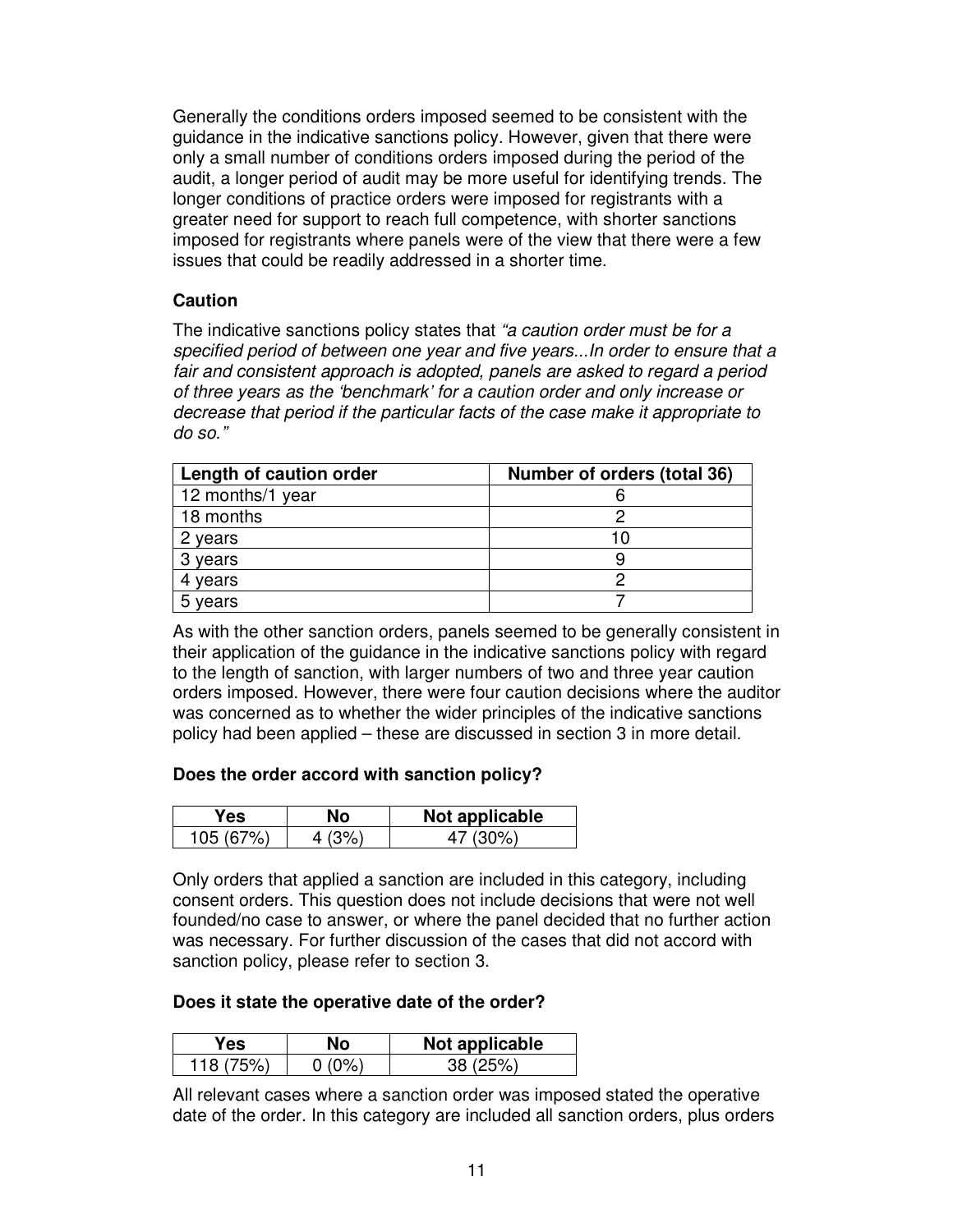of 'no further action' in cases of a review of a sanction order the panel decided that the registrant had met all the (usually conditions) set. In cases of 'no further action' that were not review hearings, there was no operative date, so those orders are included in the 'not applicable' category.

#### **Does it state the end date of the order?**

| Yes      | Nο       | Not applicable |
|----------|----------|----------------|
| 74 (47%) | $0(0\%)$ | 82(53%)        |

All relevant cases where a sanction order that could expire was imposed stated the end date of the order. Only sanction orders that would expire are included in this category – suspensions, conditions of practice, and caution orders. The other sanction orders – consent orders, and orders to strike off, do not have end dates, and in cases that went not well founded, there was no sanction order.

#### **Conditions orders**

Conditions were imposed in **14** cases.

The following tables analyses the conditions set and whether they accord with the guidance in the indicative sanctions policy.

#### **If conditions are imposed:**

#### **Are they realistic (is the registrant able to comply)?**

| res.      |          |
|-----------|----------|
| 14 (100%) | $0(0\%)$ |

**Are they verifiable (are dates on which information is due specific and clear)?** 

| es        |      |
|-----------|------|
| 14 (100%) | - 02 |

#### **Are they imposed on anyone other than the registrant?**

| es.  |          |
|------|----------|
| 1′ פ | 12 (86%) |

Generally the orders imposed were guidance in the indicative sanctions policy in that they were realistic in the conditions set, and that those conditions were verifiable.

The third question in relation to conditions was more difficult to assess, as while the majority of conditions set imposed some form of supervisory requirement on the registrant, although not by any named person. The auditor interpreted the third part of this question to refer to decisions where persons other than the registrant were required directly by the panel to carry out an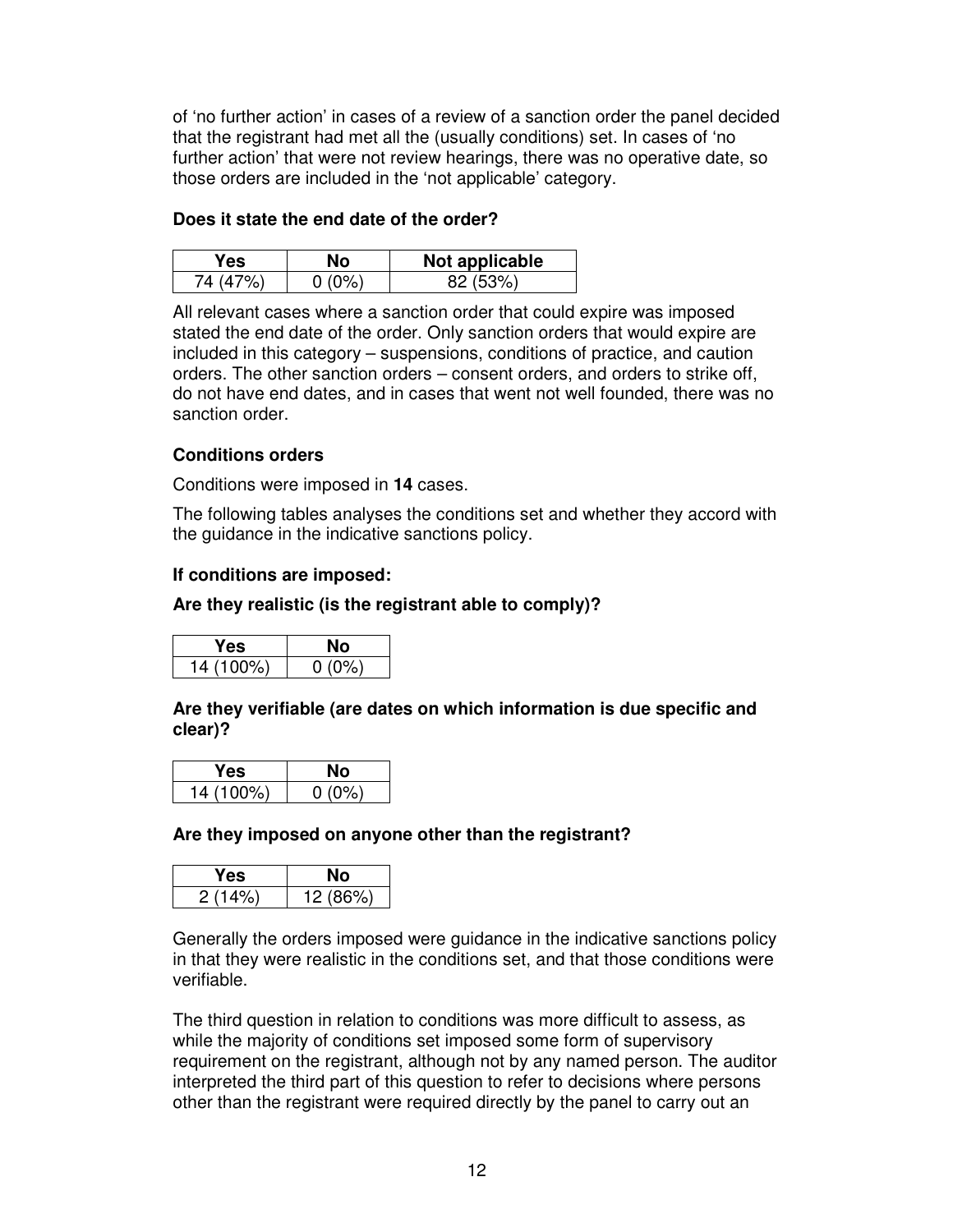action to enable the registrant to meet conditions. Where the registrant was responsible for organising other people to carry out certain actions to meet the conditions set, then the auditor understood that to mean that those conditions were only imposed on the registrant.

In the two cases where the conditions were directly imposed on another person, the panel required the appointed supervisors to report directly to the HPC regarding the work of the registrant, rather than requiring the registrant to organise for the supervisor's report to be sent to the HPC. The conditions set in those cases are set out below:

- The Registrant must submit any psychological report they prepare, (including any neuropsychological reports), for audit by the appropriately qualified external supervisor(s), who shall produce a report to the HPC at the end of the twelve month period detailing the strengths and weaknesses of the registrant's report writing.
- Your mentor must conduct an audit of 25 randomly selected case notes from both your current and recently discharged caseload (25 case notes in total).

### **3. Emerging themes**

This section discusses the emerging themes from specific audit questions, and where necessary provides more detailed results to reveal trends and potential areas for further consideration.

#### **3.1 Procedural issues**

The audit showed that generally the procedural advice provided for fitness to practise panels is followed. The following issues were identified as part of the audit process.

As noted in the previous section, there were a wide range of other procedural issues considered by panels during the period of the audit, with procedural issues considered in 30 percent of the cases considered. The following table sets out the number of instances of different types of procedural issues. In some cases, a number of different procedural issues were considered, so the total number of issues raised does not tally with the number of hearings (48) where procedural issues were considered.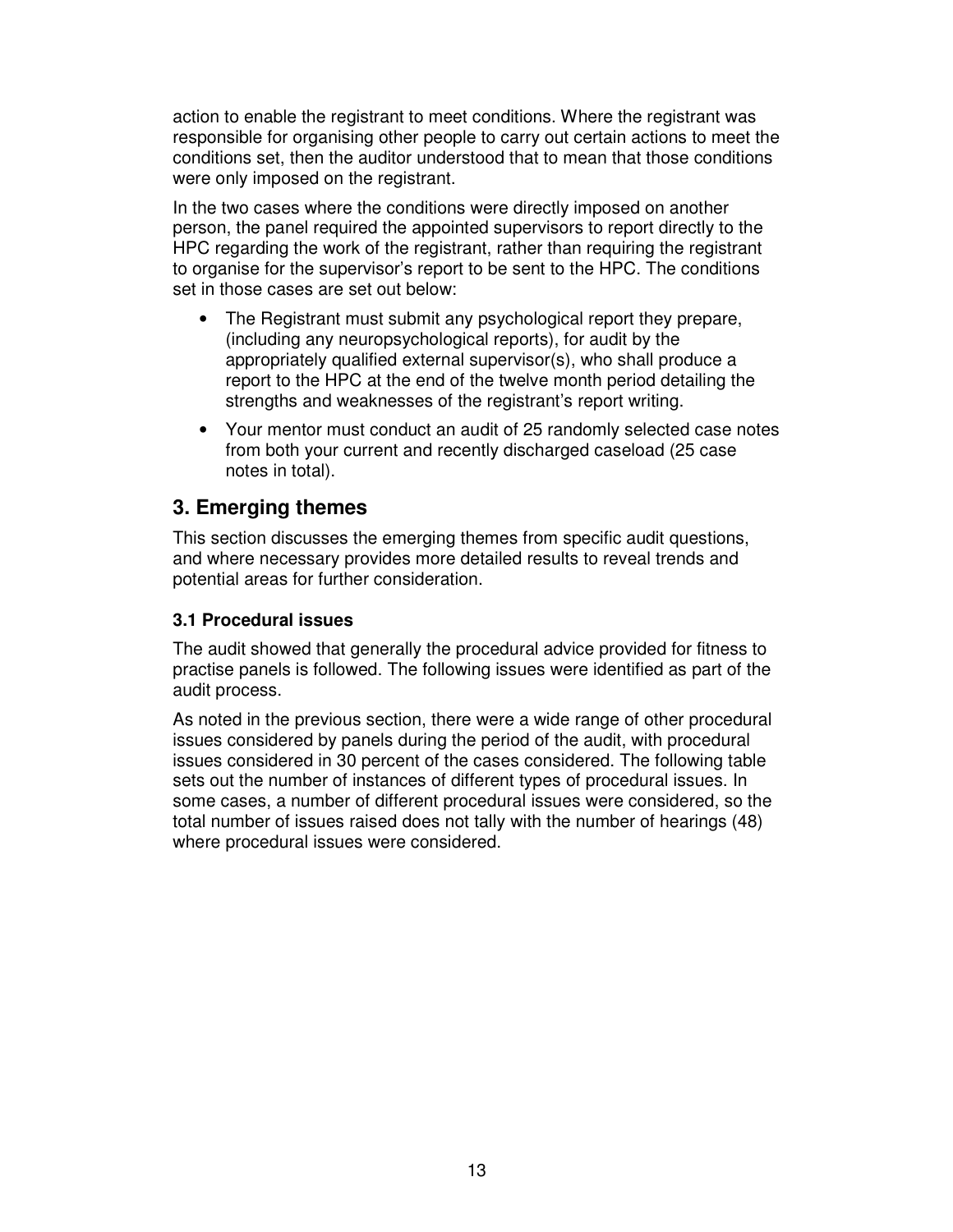| <b>Procedural issues</b>                    | <b>Number of instances</b> |
|---------------------------------------------|----------------------------|
| Request for hearing to be held in private   | 14                         |
| Amendments/corrections to allegations or    | 15                         |
| facts                                       |                            |
| HPC request for withdrawal of allegations   | 5                          |
| due to lack of supporting evidence          |                            |
| Application by registrant of no case to     | 3                          |
| answer                                      |                            |
| Application to consider two separate        | 4                          |
| allegations in the same hearing (joinder)   |                            |
| Potential panel member conflict of interest | 3                          |
| Registrant application for adjournment at   | 2                          |
| start of proceedings                        |                            |
| Transfer of fitness to practise case from a | 4                          |
| previous voluntary regulator                |                            |
| Other                                       | 3                          |

The 'other' category includes:

- A conduct and competence hearing where the case was referred to a health panel;
- Case where a previous decision to strike off the registrant had been appealed in the High Court. As a result of a Consent Order from the court, the option of striking off was removed from the panel. Hearing was on sanction only, not facts;
- Hearing that needed to be adjourned due to a panel member being unavailable.

Most procedural issues were relatively straightforward such as applications for hearings to be heard in private, joinder of separate allegations, minor amendments to allegations, or the transfer of fitness to practise cases from previous voluntary regulators.

There is one procedural issue that may need further consideration. In five instances during the audit period the HPC withdrew some or all of the allegations in relation to a case due to a lack of supporting evidence. In some cases, this meant that there was not enough supporting evidence for the hearing to proceed. In one instance, the HPC representative made an application at the start of the hearing for a significant amount of supporting evidence to be admitted. The panel considered this application and decided that it would be unfair to the registrant concerned to admit the evidence at such a late stage. Due to a lack of supporting evidence for the allegations, the registrant then made an application of no case to answer that was accepted by the panel.

#### **3.2 Drafting**

Most decisions generally used simple language appropriate to the context – in some decisions, the nature of the allegation and the concepts involved were technical and complex. In those decisions the auditor judged that it was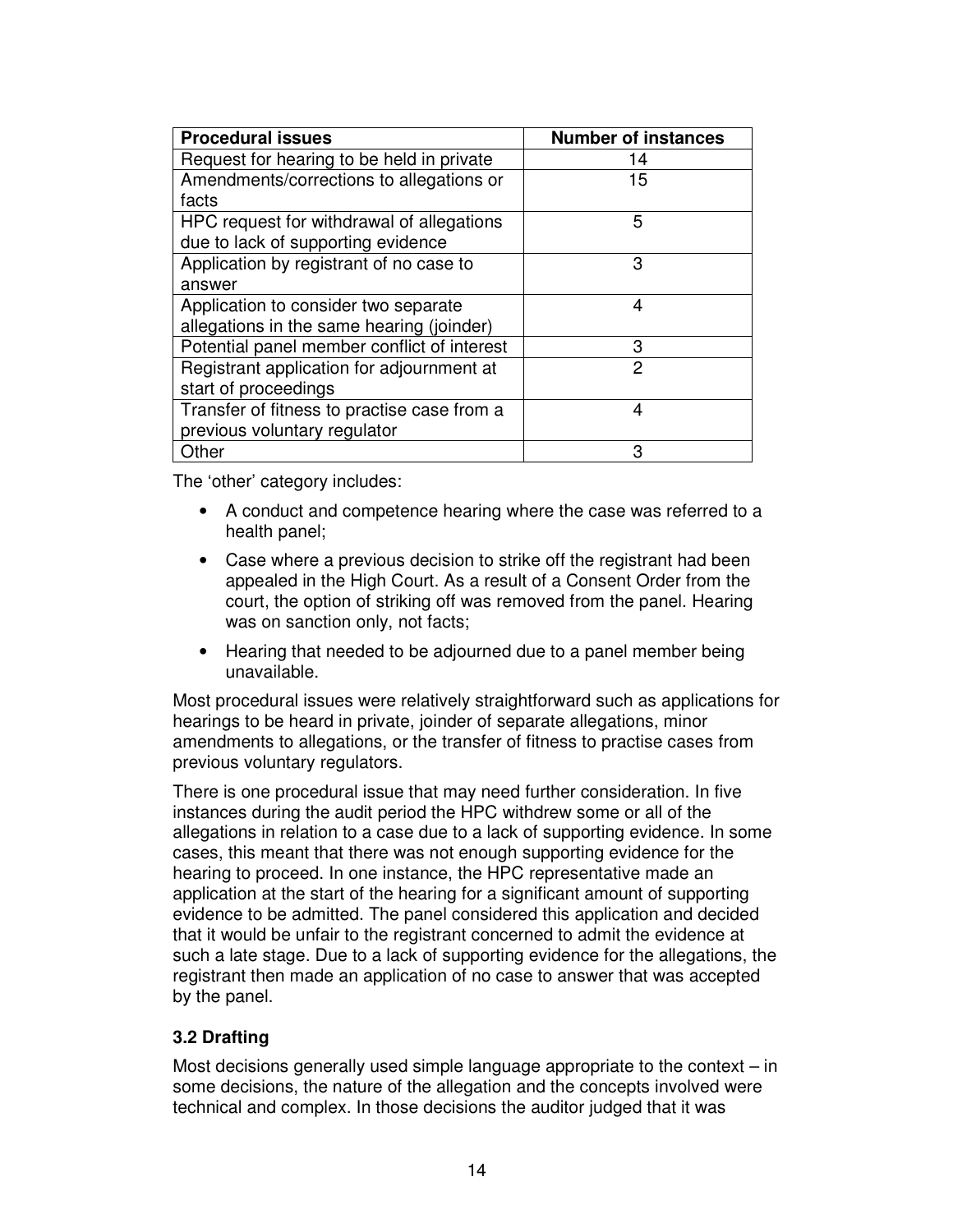appropriate for the issues to be discussed using the appropriate technical terms which were generally explained as necessary. While there were only four cases where the auditor felt that the language was consistently sufficiently unclear that it did not meet the 'clear and unambiguous' test, the auditor noted concerns about nine other decisions where there was some occasional use of overtly legal terminology or inadequately explained acronyms. In one decision the term 'disciplinary' was used to describe the HPC's fitness to practise procedures. Panels should avoid using words related to discipline or punishment when talking about regulatory action.

One area of note is the standard of proof reading and editing before decisions are released in their final version. The decisions sent for audit were supposed to be the final decision made by the panel, but 44 decisions analysed during the audit contained identifiable spelling, grammar, and/or formatting mistakes. While in most decisions there were only a few incidences, in some decisions grammatical errors in particular were consistent enough to suggest that these were not due to typographical errors. Additionally in some decisions the spelling of the registrant's name was inconsistent throughout the document.

#### **3.3 Adequate reasoning**

In interpreting this question, the auditor did not go behind the decision, but instead assessed whether the reasoning process shown in the decision was adequate given the ultimate conclusion the panel reached. Consent order cases have not been included in this category, as by definition they do not include detailed reasoning beyond what is necessary to make the order.

In seven decisions, the auditor felt that there could have been more considered reasoning shown in the decision. This was certainly the case in some decisions where the panel's ultimate decision on sanction was unusual or perhaps a little controversial given the nature of the allegations considered. Please refer to subsection 3.4 below for more discussion of some of these cases. In three cases, the auditor felt that more detail of the evidence considered by the panel should have been included in the decision.

#### **3.4 Application of sanction policy**

Generally, the auditor was satisfied that the sanction policy had been applied consistently, with relevant policy applied in over 96 percent of cases where a sanction was imposed. However, in four cases where caution orders were imposed, the auditor was concerned as to whether those decisions were made in line with the relevant policies.

The guidance on caution orders states:

"A caution order may be the appropriate sanction for slightly more serious cases, where the lapse is isolated or of a minor nature, there is a low risk of recurrence, the registrant has shown insight and taken remedial action. A caution order is unlikely to be appropriate in cases where the registrant lacks insight and, in that event, conditions of practice or suspension should be considered."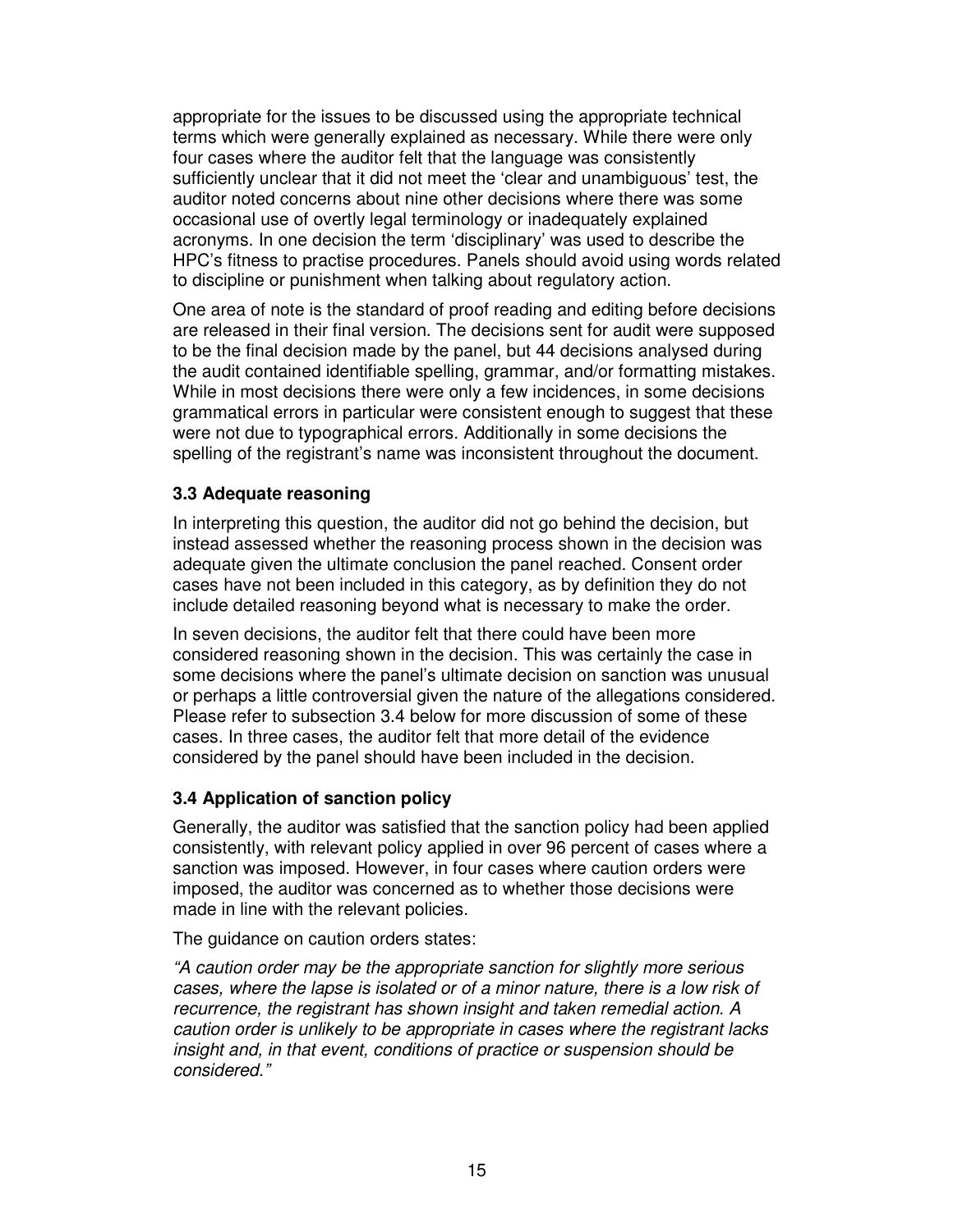In all four cases, the auditor was concerned as to whether the registrant in question had shown the requisite degree of insight into their own actions in order for a caution order to be imposed.

In one instance, a three year caution order was imposed on a registrant who had been previously suspended due to a conviction for possession of a large volume of child pornography. In this case the auditor was concerned as to whether the registrant had shown insight as they had not attended the hearing or actively engaged with the fitness to practise process. There is also an associated issue of whether it could ever be considered appropriate to impose a conditions order on a registrant who had committed offences of this nature, given the guidance in the policy. The auditor was uncertain as to whether adequate reasoning had been shown in this decision.

One other case where the panel imposed a three year caution order although the registrant had not engaged with the FTP process, and had not provided any evidence of insight or remedial action. However, in this case the panel felt that because the incidents that were the subject of the hearing were part of the registrant's private life, it would be difficult to impose any other relevant type of sanction that would be meaningful.

### **4. Emerging policy issues**

Emerging policy issues identified in the audit are not all about the process applied by fitness to practise panels, but also about wider issues to do with the HPC's policy.

#### **4.1 Additional comments by panels**

In two instances, the auditor was concerned by the scope of panel comments, and whether there should be clarification of what sort of comment panels should be involved in making.

In one case, the panel directed that its decision should be sent to the chief executive of the Trust for which the registrant worked, as they felt staffing levels at that trust were dangerously low.

In the second case, a panel made the following comment in relation to the nature of the allegations considered: 'The Panel is aware from its own knowledge and experience that Australians may sometimes express themselves in a direct or robust manner and that, accordingly, that there may be a cultural dimension'.

#### **4.2 Adequate provision of evidence**

In a number of cases, issues were raised about the provision of evidence by the HPC in support of allegations, including five separate cases where the HPC withdrew all or some of the allegations against the registrant due to lack of evidence.

In a number of other cases, the allegations considered did not stand up to closer scrutiny and were readily dismissed by the panel. The practice note on case to answer determinations has been revised to give investigating panels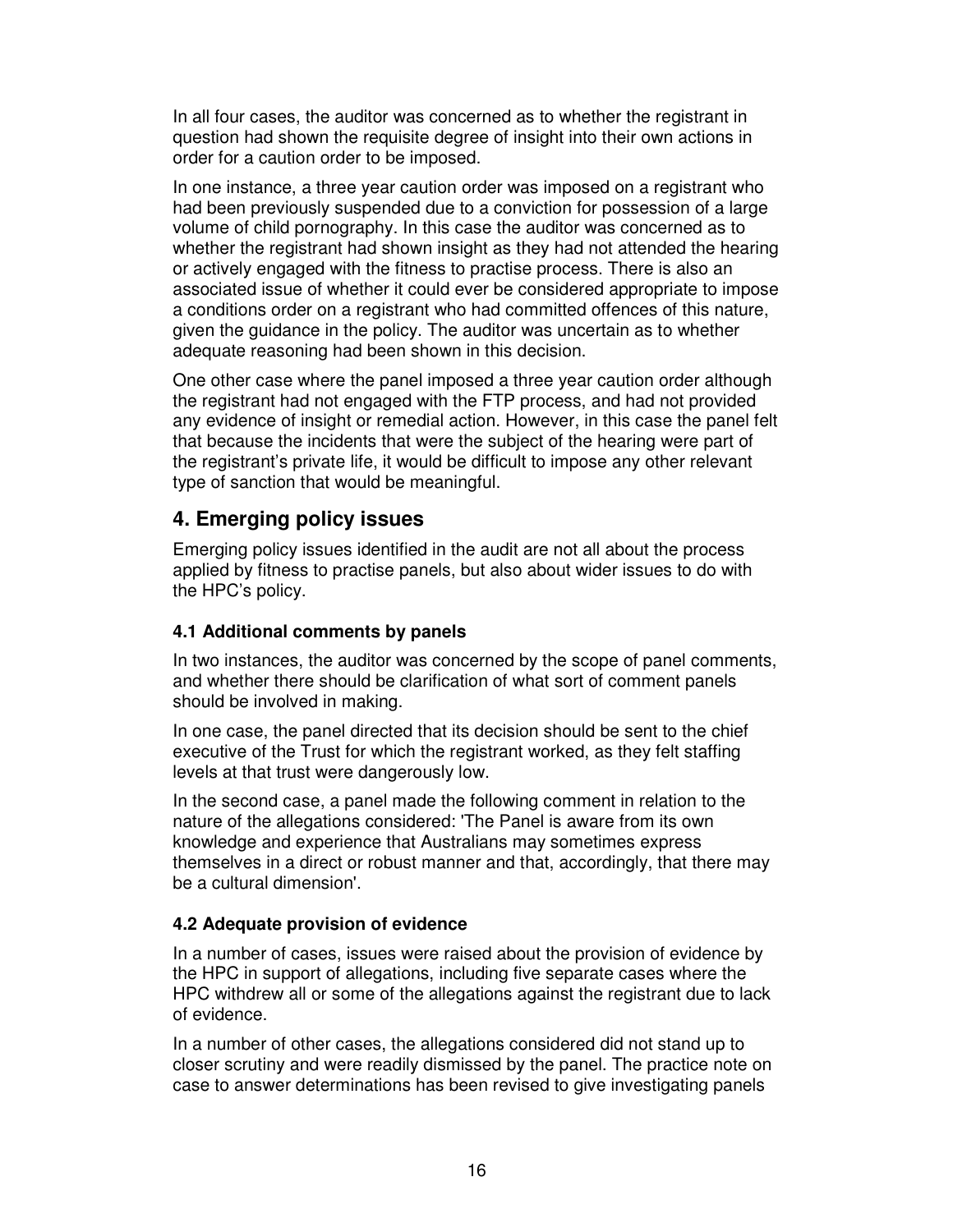more guidance on deciding whether there is a realistic prospect that the HPC will be able to establish that a registrant's fitness to practise is impaired.

#### **4.3 Making decisions on sanction**

In one case considered during the audit, the panel made a decision on sanction with reference to previous adverse events which did not come to the HPC to consider, and that did not form part of the allegations for the case being considered. The auditor was uncertain as to whether the panel should be able to refer to previous events in making a decision on sanction if they had not been considered by the HPC previously.

# **5. Learning points and recommendations**

As a result of this audit, the Fitness to Practise department proposes that it takes the following actions/work forward. The Committee is asked to agree with those proposals:

- that registrants continue to be encouraged to attend fitness to practise hearings;
- that registrants and their representatives are encouraged to provide procedural issues in advance of the date listed to consider the hearing so consideration can be given as to whether it is appropriate to hold a preliminary hearing;
- that the Executive takes steps to ensure that the factual background in review cases is included in the decision;
- that the Executive continue to focus on drafting and the importance of reasons at partner training sessions;
- that the Executive take steps to ensure consistency in terms of the length of time an order is imposed for;
- that HPC take steps to ensure that it provides clear and earlier indication of when it is unable to prove its case;
- that the Executive proceeds with the intention to introduce skeleton arguments at final hearings;
- that further consideration is given to whether more guidance is needed on the subject of insight; and that
- the Lead Hearings Officer reviews all decisions before they are published to negate any issues regarding spelling, grammar or formatting.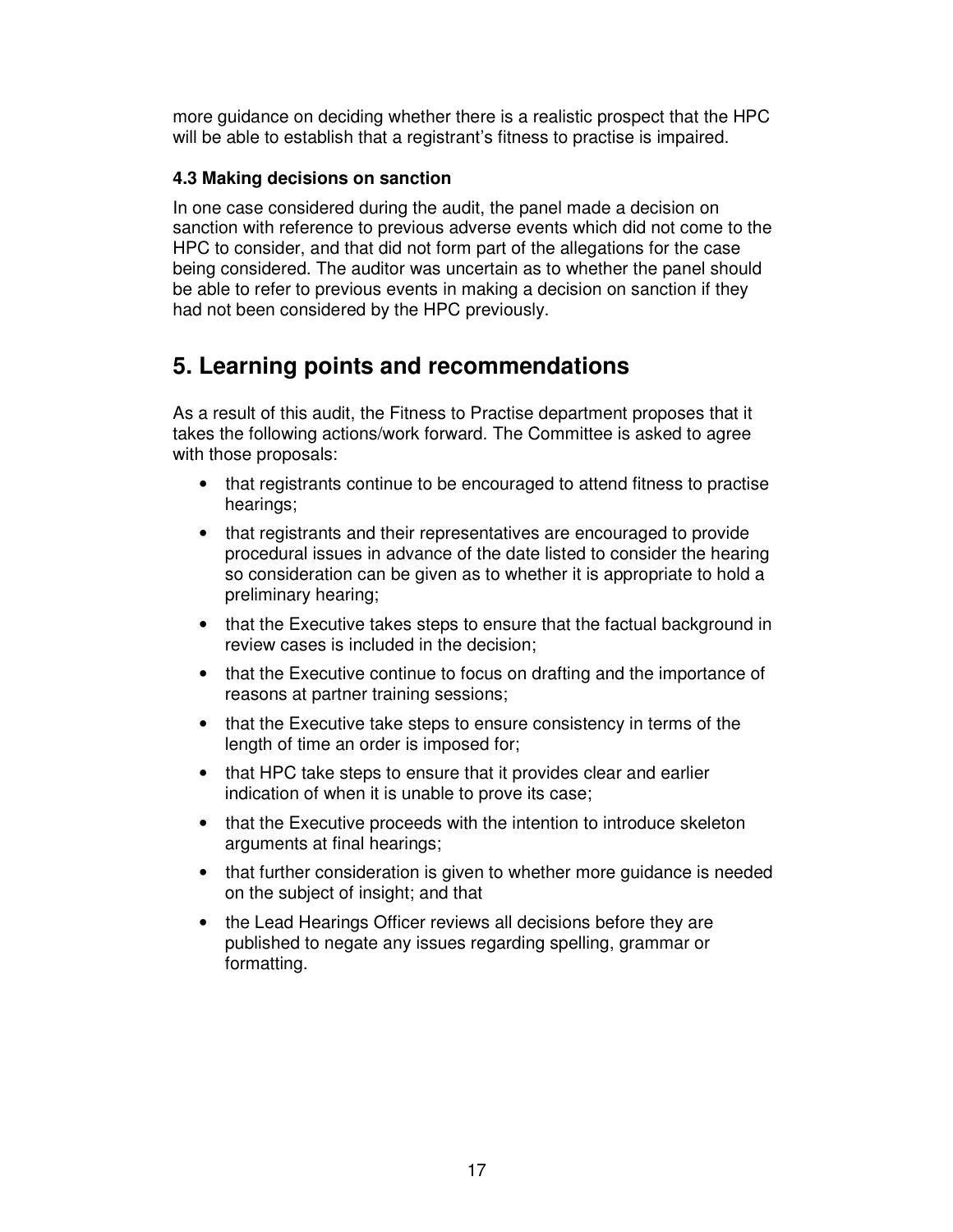# **Appendix**

## **Audit Form Final/Review Hearing Decisions**

| <b>Case details</b>   |                                                        |
|-----------------------|--------------------------------------------------------|
| Case name             |                                                        |
| Case reference        | <b>FTP</b>                                             |
| <b>Panel type</b>     | Conduct and Competence/<br>Health/Investigating/Review |
| <b>Hearing date</b>   |                                                        |
| <b>Legal Assessor</b> |                                                        |
| <b>Panel Chair</b>    |                                                        |

### **1. Procedural issues**

| If the Registrant was not there and        | Yes/No/Registrant or rep |
|--------------------------------------------|--------------------------|
| unrepresented, did panel consider issue of | attended                 |
| proceeding in absence?                     |                          |
| Did any other procedural issues arise?     | Yes/No/Comments          |
| Was Legal Assessor advice disregarded?     | Yes/No/Comments          |
| Was the three stage test applied?          | Yes/No/Comments          |
| Evidence by way of mitigation considered   |                          |

### **2. Drafting**

| Is decision written in clear and unambiguous<br>terms                                                                               | Yes/No/Comments     |
|-------------------------------------------------------------------------------------------------------------------------------------|---------------------|
| (does it avoid jargon, technical, esoteric language)?                                                                               |                     |
| Is it written in short sentences?                                                                                                   | Yes/No/Comments     |
| Is it written of target audience?                                                                                                   | Yes/No/Comments     |
| Was the factual background of the case<br>included in the decision?                                                                 | Yes/No/Comments     |
| If review hearing, does decision make                                                                                               | Yes/No/Comments/Not |
| reference to previous facts?                                                                                                        | review hearing      |
| Is it a stand alone decision?                                                                                                       | Yes/No/Comments     |
| Are there adequate reasons for the decision?                                                                                        | Yes/No/Comments     |
| Conclusions on submissions (adjourned, facts,<br>admissibility)                                                                     | Yes/No/Comments     |
| Does it clearly set out the finding of facts<br>(including disputed and undisputed facts and if<br>disputed, why decision was made) | Yes/No/Comments     |

### **3. Order**

| What was the panel's decision? | Not well founded/ no further     |
|--------------------------------|----------------------------------|
|                                | action/ mediation/ caution/      |
|                                | conditions/ suspension/ striking |